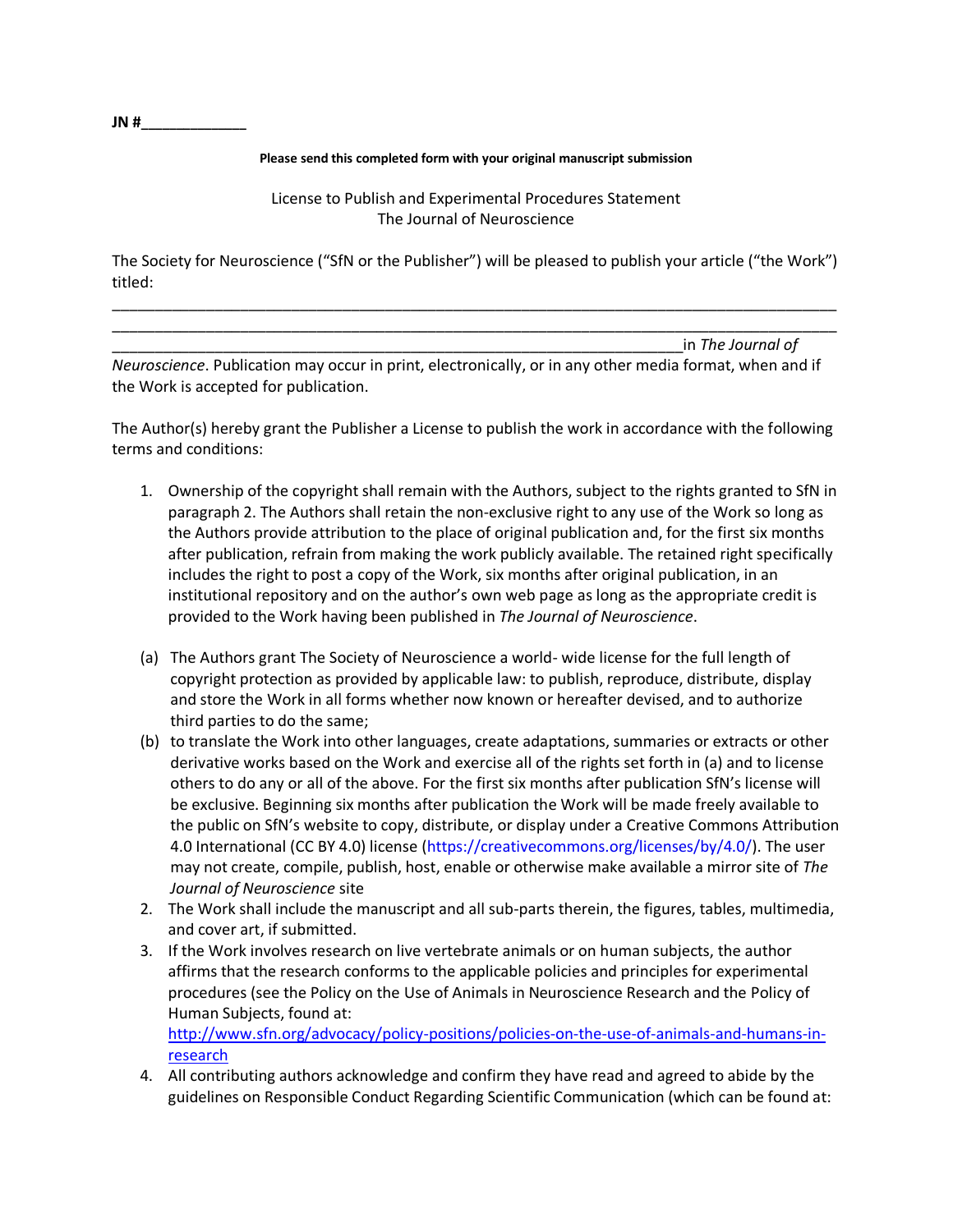[http://www.sfn.org/member-center/professional-conduct/guidelines-for-responsible-conduct](http://www.sfn.org/member-center/professional-conduct/guidelines-for-responsible-conduct-regarding-scientific-communication)[regarding-scientific-communication](http://www.sfn.org/member-center/professional-conduct/guidelines-for-responsible-conduct-regarding-scientific-communication) specifically, but not limited to terms relating to authorship, conflict of interest, and making available to qualified scientists for bona fide research purposes all materials that were used in the reported research and are not otherwise readily available.

- 5. The Authors further warrant that they will protect, indemnify and hold harmless the Publisher from any and all claims, actions, suits, damages and liabilities, arising from a breach of this Agreement or any warranties, obligations or representations set forth herein, and that the Author knowingly or negligently commits.
- 6. By signing this agreement, the Authors warrant that they have the full power to enter into this agreement. The contributing Authors agree and understand that they are responsible for obtaining permissions required for the use of any copyrighted material in the Work.
- 7. The Parties consent and agree that the laws of the District of Columbia will govern this Agreement and that all legal proceedings related to the subject matter herein shall be brought and maintained in the courts of the District of Columbia.

This agreement must be signed by all authors, or the corresponding author on behalf of all authors, or in the case of a work made for hire, by an authorized agent of the employer. The Society recognizes that works prepared under United States Government contract or by employees of a foreign government are subject to the government's prior non-exclusive, royalty-free license to publish, translate, reproduce, use or dispose of the published form of their work, or allow others to do so for non-commercial government purposes.

If a manuscript is NOT accepted for publication, the sections of this agreement regarding licensing are null and void.

## *Authorship*

*If the article was prepared jointly with other author(s), the signing author warrants that he or she has informed the co-author(s) of the terms of this license and is signing on their behalf as their agent and represents that he or she is authorized to do so. The signing author agrees to bear the responsibility for designating the co-author(s) and must inform SfN of any changes in authorship. Please confirm that you are signing in behalf of co-authors by checking the box following the signature line.* 

## *Corresponding author signing on behalf of all co-authors. (Please check if applicable.)*

Please print this form and sign. Digital signatures are not allowed.

| Corresponding          |      |           |
|------------------------|------|-----------|
| Author                 | Date | Signature |
| (please print or type) |      |           |
| Author                 | Date | Signature |
| (please print or type) |      |           |
| Author                 | Date | Signature |
| (please print or type) |      |           |
| Author                 | Date | Signature |
| (please print or type) |      |           |